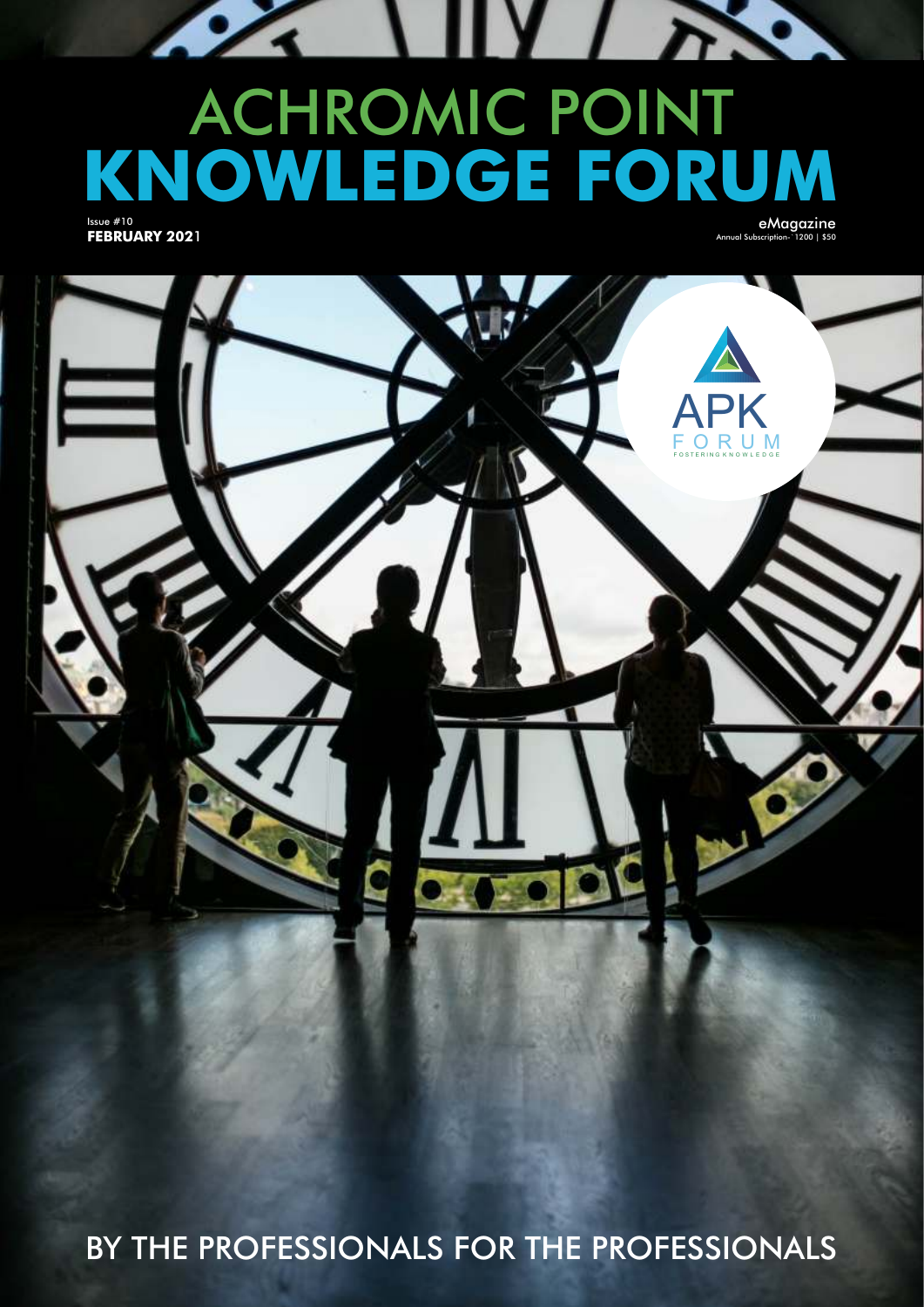

# SHOULD AN HONEST **TAXPAYER** BEAR LOSS DUE TO DEFAULT ON THE PART OF ITS **SUPPLIERS?**

#### **Introduction**

With the introduction of GST, plenty of amendments were also introduced in the robust taxation system to ensure transparency and simplicity in the system. Major transformations that were introduced include tax charged by suppliers appearing in GSTR 2A of the recipient based on GSTR-1 filed by the supplier, auto-population of GSTR 1 and GSTR 2B data in GSTR 3B, einvoicing system, etc

One of the most vital aspect of the Goods and Services Tax ('GST') regime is the elimination of the cascading effect of taxes and ensuring seamless flow of credits. If the credit flow is disrupted, it would enhance the cost of doing business and cause issues to a variety of stakeholders. Hence, timely transfer of credit is of paramount importance for any service recipient.

In this article, we will elaborate on the dilemmas that an honest service recipient goes through due to the defaults on part of the suppliers.

## **Provisions of Law**

As per the provisions embedded in GST Law, a registered person will be entitled to avail ITC in respect of any invoice or debit note only if the following conditions are satisfied:

**1.** Goods and services are received by

the recipient

**2.** The recipient is in possession of tax invoice or debit note issued by the supplier.

**3.** The amount of tax charged in respect of such supply has been actually paid to the government by utilizing cash or ITC admissible in respect of such supply.

**4.** Monthly or quarterly returns are furnished

The points 3 above imposes that credit would be available only when the taxes are actually paid to the government. It implies that if the supplier performs its part of obligations diligently, the credit would be available to the service recipient.

Procedures for e-invoicing are also implemented for all the entities having aggregate turnover in any preceding Financial Year from 2017-18 onwards exceeding INR 500 crores w.e.f October 1st 2020 and for all entities exceeding INR 100 crore w.e.f January 1st 2021. The Applicable persons will have to issue an invoice in such manner as specified in Rules. Every invoice issued in any manner other than the manner specified, will not be treated as an invoice.

Further, the government restricted the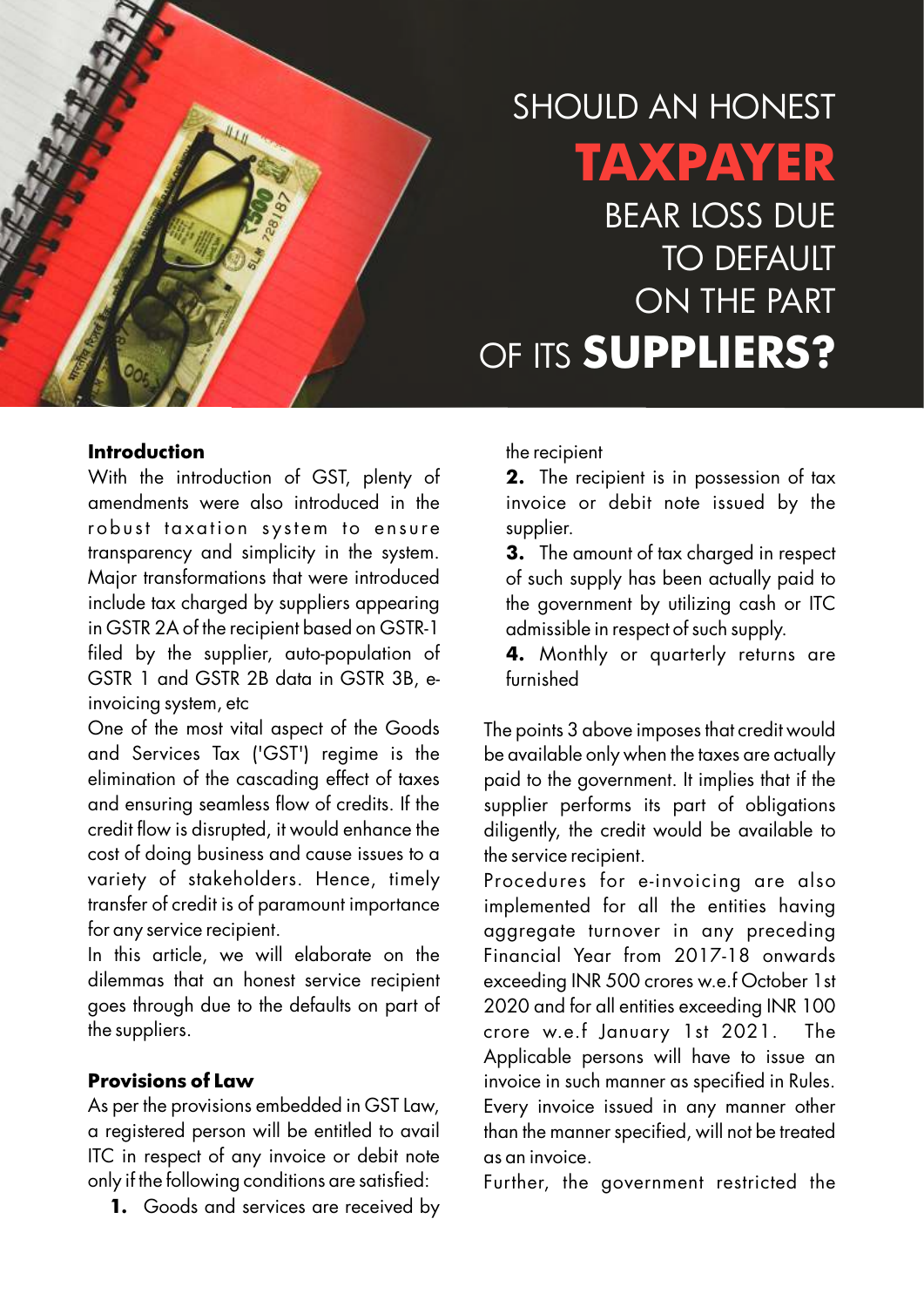claimable ITC to 120% of the eligible credit amount reflecting in GSTR-2A which was later on reduced to 110% and now the government further has reduced it to 105%. So, to conclude the recipient has been left at the mercy of the supplier's action especially in case the terms of the contract states the advance payment or a shorter credit period.

#### **Difficulties to the taxpayers**

The above provisions under GST were introduced in order to bring in transparency in the system and to ensure seamless flow of credit with the aid of automation. However, this has led to an additional trauma for the honest service recipients, since the recipients will also have to verify whether the supplier



has complied with all the provisions in GST to claim their credit.

For instance, Mr. X (a trader of goods) is satisfied with the quality of goods supplied by Mr. A and wishes to purchase them from Mr. A in order to further supply. Nevertheless, Mr. A neither files the returns timely nor pays the tax to the government. Hence, Mr. X will not be able to claim the credit on bona-fide purchase of the goods even if he has complied with all the provisions and paid tax on his outward supplies to the government. This will enhance the cost of doing business and will impose an additional burden on the recipient to constantly follow-up with suppliers for paying the taxes and filing the returns.

If we also say in the above example that Mr.



A had a turnover more than INR 500 crore and was eligible to issue an e-invoice, the recipient will also have to ensure that an einvoice is issued in lieu of regular tax invoice. Thus, it mandates for every recipient of goods and services to obtain a declaration from the supplier that he/she is not eligible to issue an e-invoice. But, that can also be challenged by the department and will open another box of litigation.

The supplier may even commit a mistake in filing of GSTR 1- late filing, wrong details entered etc. Consequently, the recipient will not be able to claim the ITC within due time causing working capital blockages.

Several Courts have taken heed of the issues faced by sincere taxpayers and have passed judgments in their favor. Karnataka High Court in case of M/s. Onyx Designs, wherein it was held that the benefit of input tax could not be deprived to the purchaser dealer, if the purchaser dealer satisfactorily demonstrates that while purchasing goods, he has paid the amount of tax to the selling dealer. If the selling dealer has not deposited the amount in full or a part thereof, it would be for the revenue to proceed against the selling dealer. Apex court dismissed the petition filed by the revenue against the order